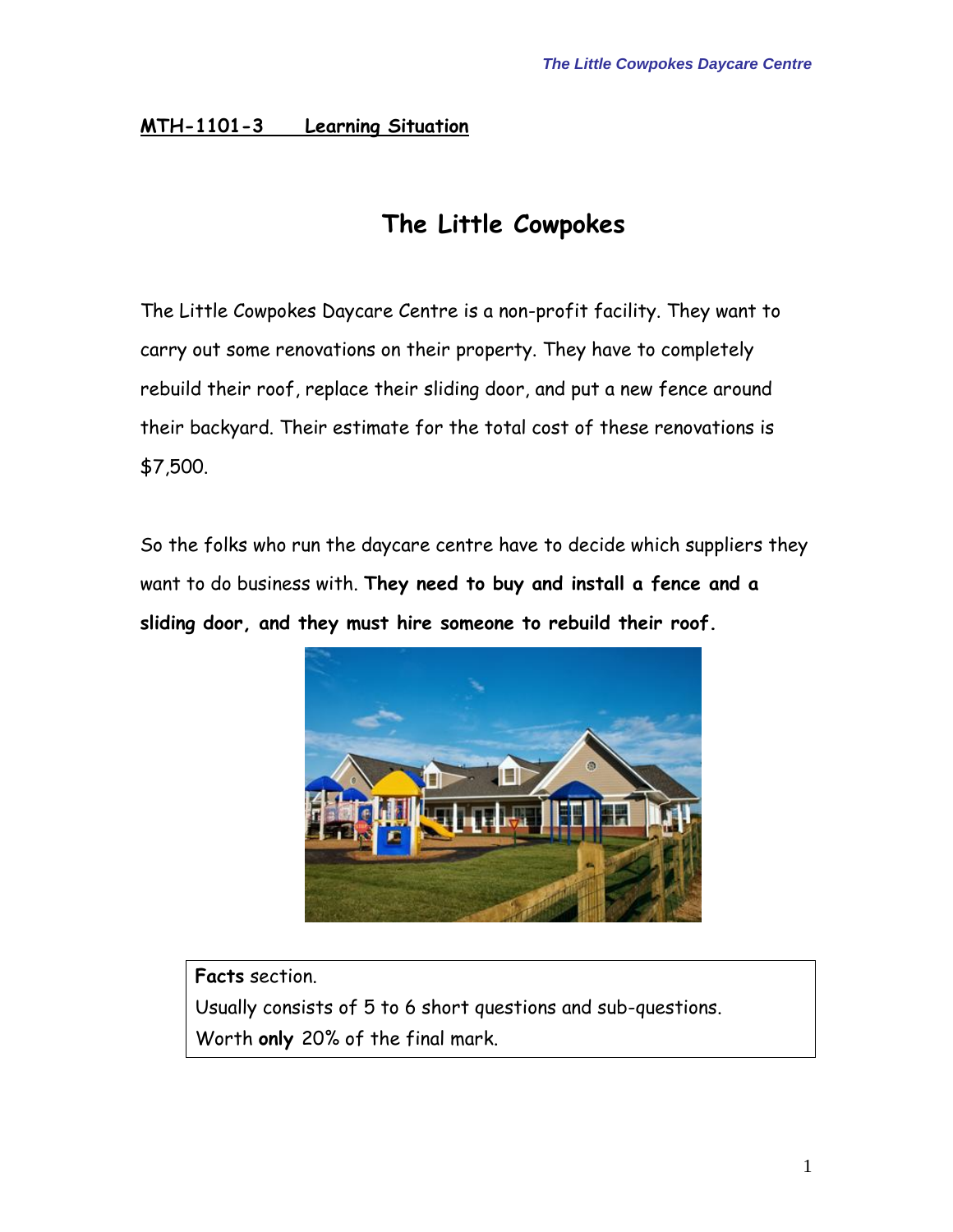Question 1: Here are the cost estimates submitted by various suppliers. For each submission, perform the calculations. Show all your work.

1) Calculate the price minus the discount.

2) Calculate the price plus tax.

3) Calculate the total cost, including the installation fee.





**a)** *Cool Fencing Inc***. Their price is \$1,130 plus tax, minus a 25% discount, plus a \$300 installation fee, tax included in the price.** 

**b)** *Love Fencing Ltd.* **Their price is \$1,050, tax and installation included.**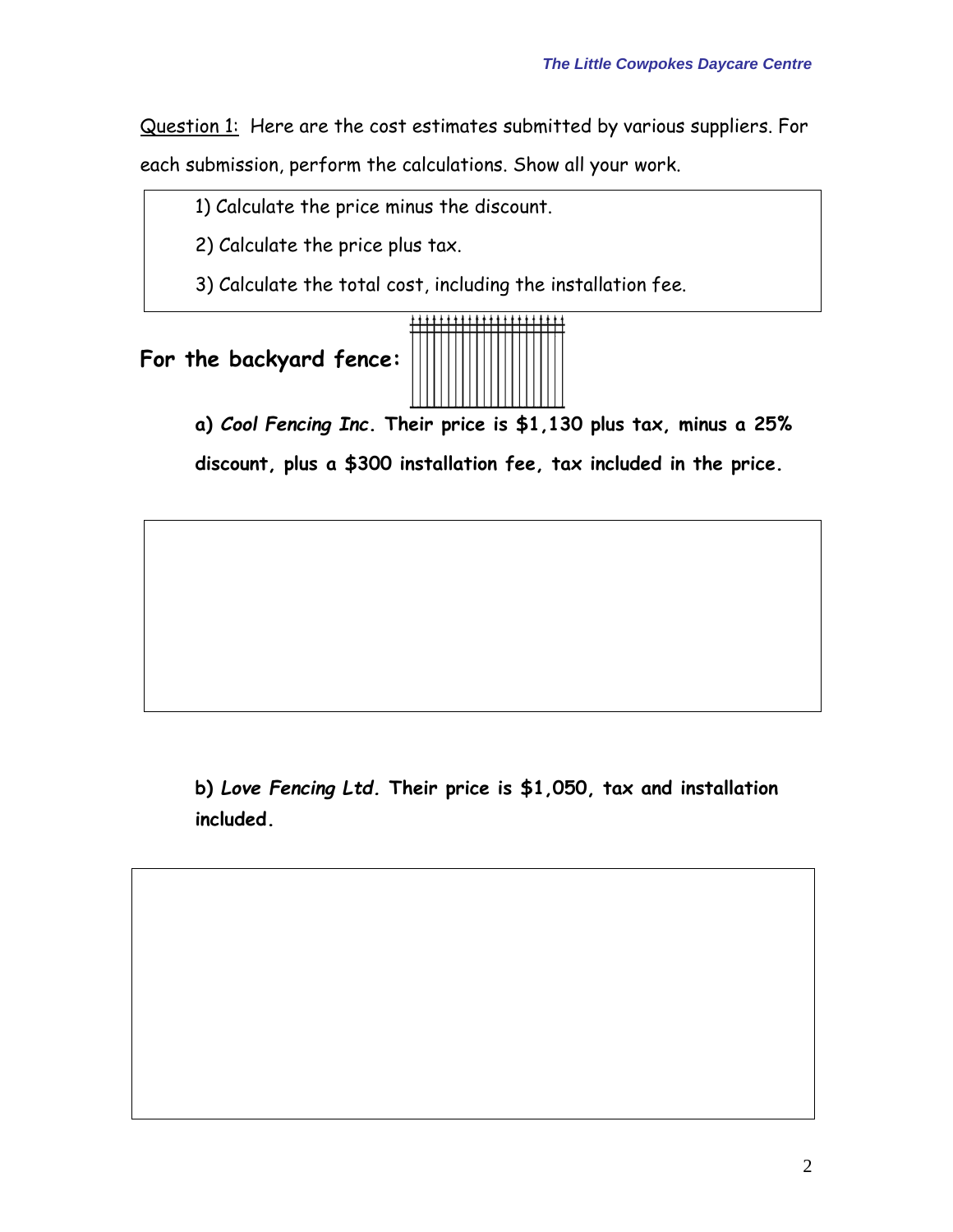### **For the sliding door:**

c) *Clear Windows Inc.* Their price is \$1,599, tax and installation included. *Clear Windows Inc.* offers a 15% discount.

1) Calculate the price, discount included.

2) Calculate total price with tax.

d) *Future Windows Ltd.* Their price is \$965 plus tax, and a \$400 installation fee, tax included.

1) Calculate the price of the door with tax.

2) Calculate the total price including installation fee.

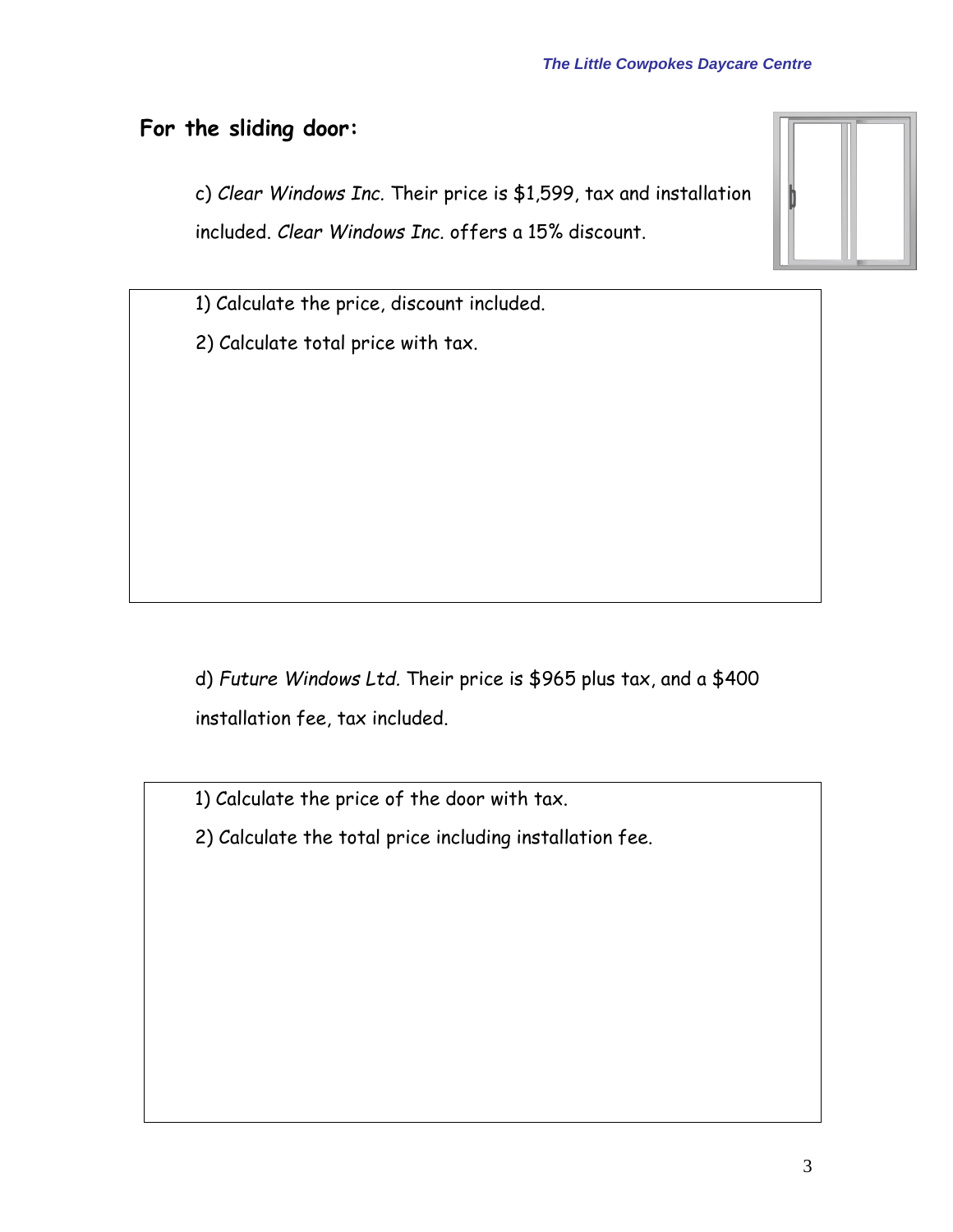*The Little Cowpokes Daycare Centre*



e) *Modern Roofing Inc.* Their price is \$4,700 all included, and there is a 10% discount.

f) *Bargain Roofers Inc.* Their price is \$4,599, installation fee included. They will pay half the tax.

**Question 2:** Complete the following table. Make sure you make the right choices.

|                                | The best choice for the The best choice for the | The best choice for the |  |  |  |
|--------------------------------|-------------------------------------------------|-------------------------|--|--|--|
| fence                          | sliding door                                    | roof                    |  |  |  |
| <b>Company Name</b>            | <b>Company Name</b>                             | <b>Company Name</b>     |  |  |  |
| <b>Total Cost</b>              | <b>Total Cost</b>                               | <b>Total Cost</b>       |  |  |  |
| Total cost of all renovations: |                                                 |                         |  |  |  |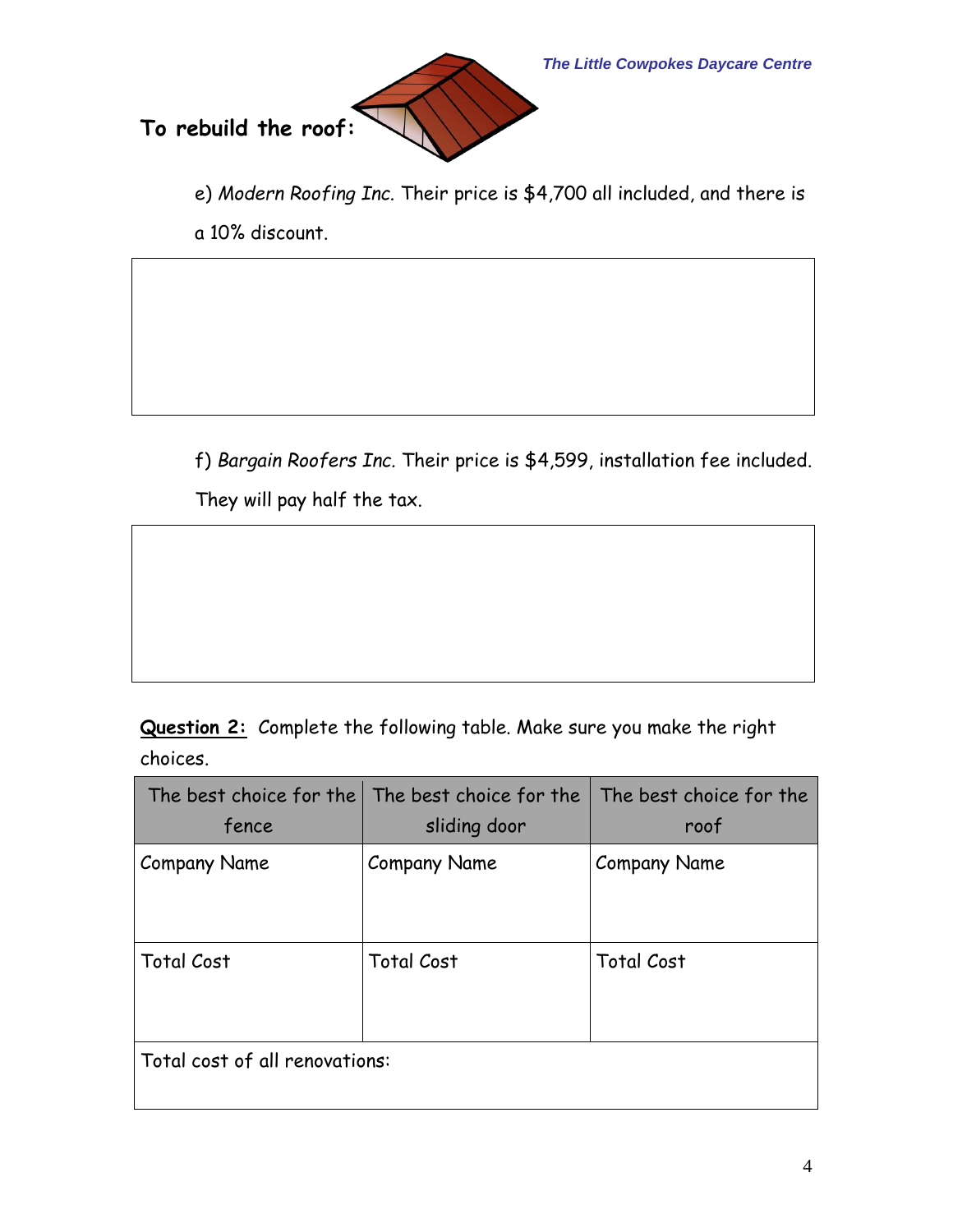#### **Question 3:** A day trip to the ZOO



The Little Cowpokes Daycare Centre is organizing a day trip to the zoo. Government regulations require that there must be 1 adult present for every 8 children. Given that 72 children have signed up for the day trip, and the zoo charges an entrance fee of \$4.75 per child and \$5.50 per adult:

**a) Calculate the number of adults that will accompany the children to the zoo. Use the fundamental law of proportions.** 

**b) Calculate the total cost of the day trip, using the fundamental law of proportions.** 

1) Calculate the total entrance fee for children, and for adults. 2) Calculate the total cost.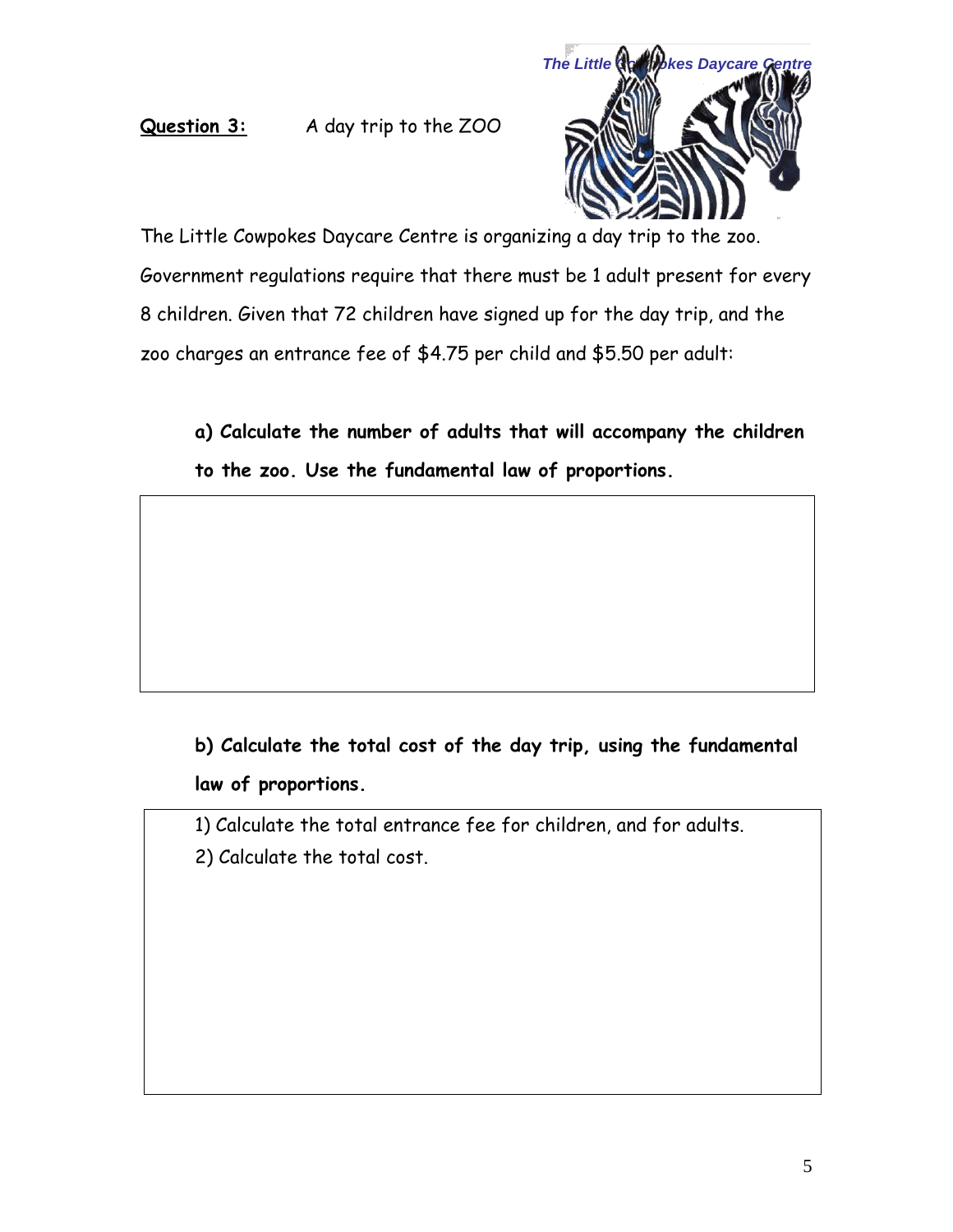c) For their day trip to the zoo, the day care centre has to rent a bus. Each bus contains two sets of double seats per row. Each bus has 11 rows of seats. **Calculate how many buses will be needed to transport the kids and their adult supervisors to and from the zoo. Use the fundamental law of proportions.**

1) Calculate the total number of seats in each bus.

2) Calculate the number of seats required.

3) Calculate the number of buses required.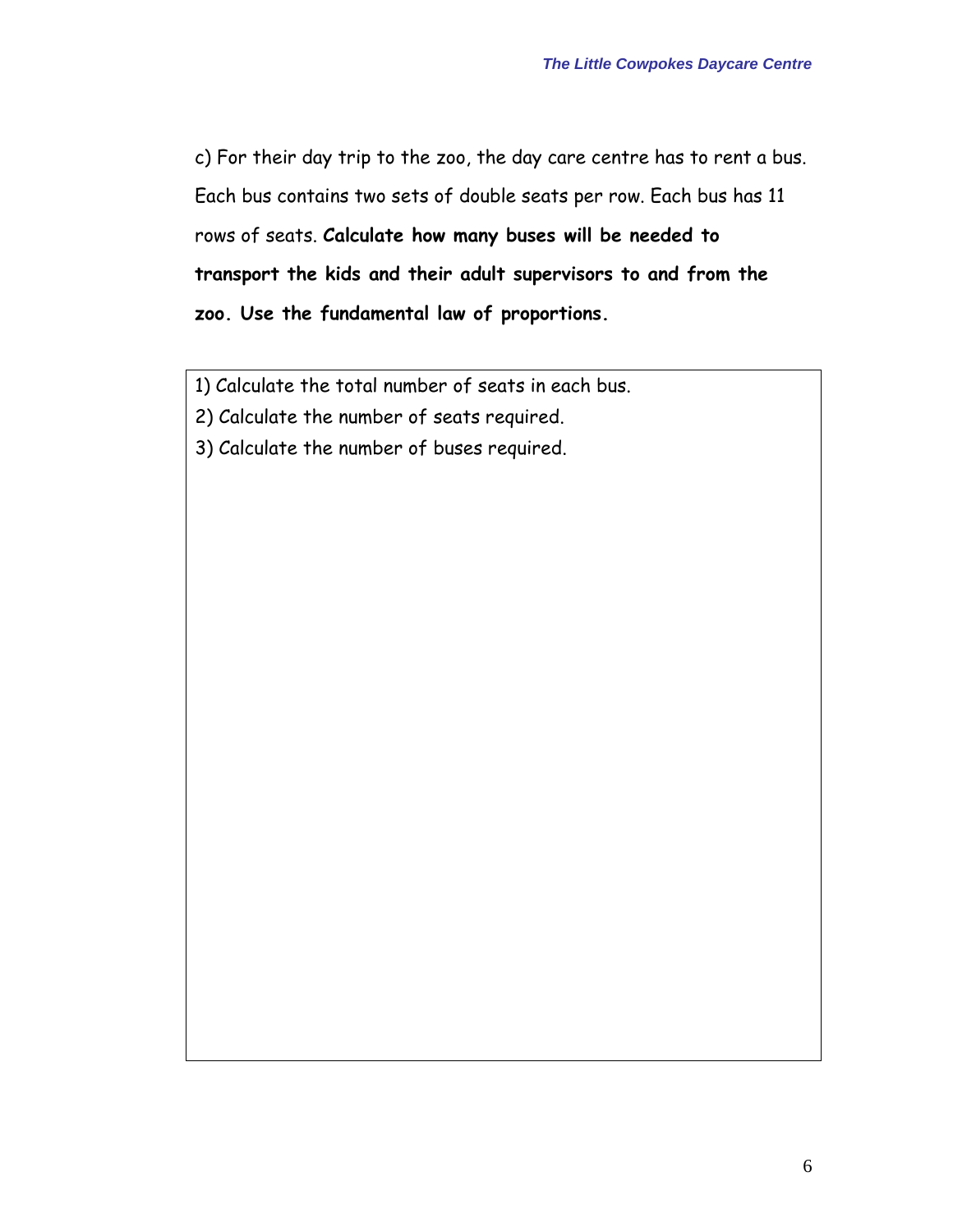# **Skills Section**

You're at the part where the situation is presented in greater detail. The next two tasks you will be asked to complete are based on the following situation.

As you know, the Little Cowpokes Daycare Centre's estimate for their renovation project is \$7,500. This amount is to be paid in 4 monthly installments of \$1,875. Here is some important information concerning their budget:

The Little Cowpokes Daycare Centre receives an annual subsidy of \$1,500, and gets \$300 per year from sponsors. The centre's annual revenue totals \$125,000.

The centre pays \$1,500 rent per month, and pays \$375 per month for heating and electricity. The weekly salaries paid to 2 full-time employees total \$750. The centre has to pay \$2,025 per year for their insurance. It costs \$250 per week just to feed all those little mouths. The centre sets aside 15% of its revenues for contingencies (unforeseen events and emergencies).

**Task 1:** Given this annual budget, determine whether the Little Cowpokes Daycare Centre can afford their renovation project.

**Task 2:** Fill out the form itemizing the gross salary, deductions and net salary of a daycare centre employee.

| Here's how you'll be evaluated:                                                              |  |  |  |  |
|----------------------------------------------------------------------------------------------|--|--|--|--|
| <b>Interpretation (25%)</b> Did you understand the symbols and terms? Did you make the right |  |  |  |  |
| choices?                                                                                     |  |  |  |  |
| Production (25%) Did you use the right symbols and the right terms? Was your message         |  |  |  |  |
| well structured?                                                                             |  |  |  |  |
| Realization (40%) Did you choose and perform the operations correctly?                       |  |  |  |  |
|                                                                                              |  |  |  |  |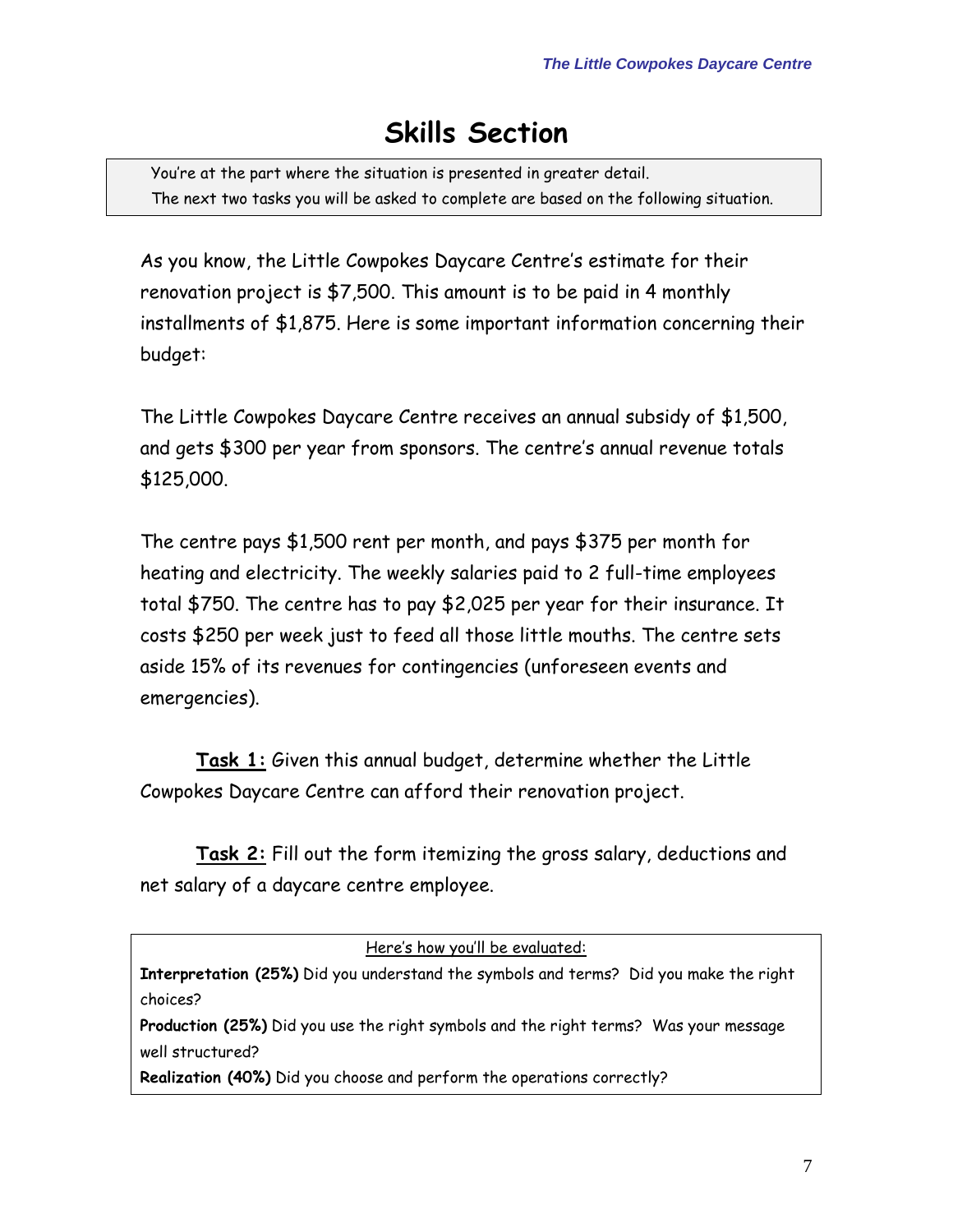**Task 1:** For each expense, calculate a monthly amount, and write it out in arithmetic form.

Here's the  $1<sup>st</sup>$  task.

You have to show all your steps and calculations.

Don't hesitate to create titles.

Ex: "Calculation of rent expense"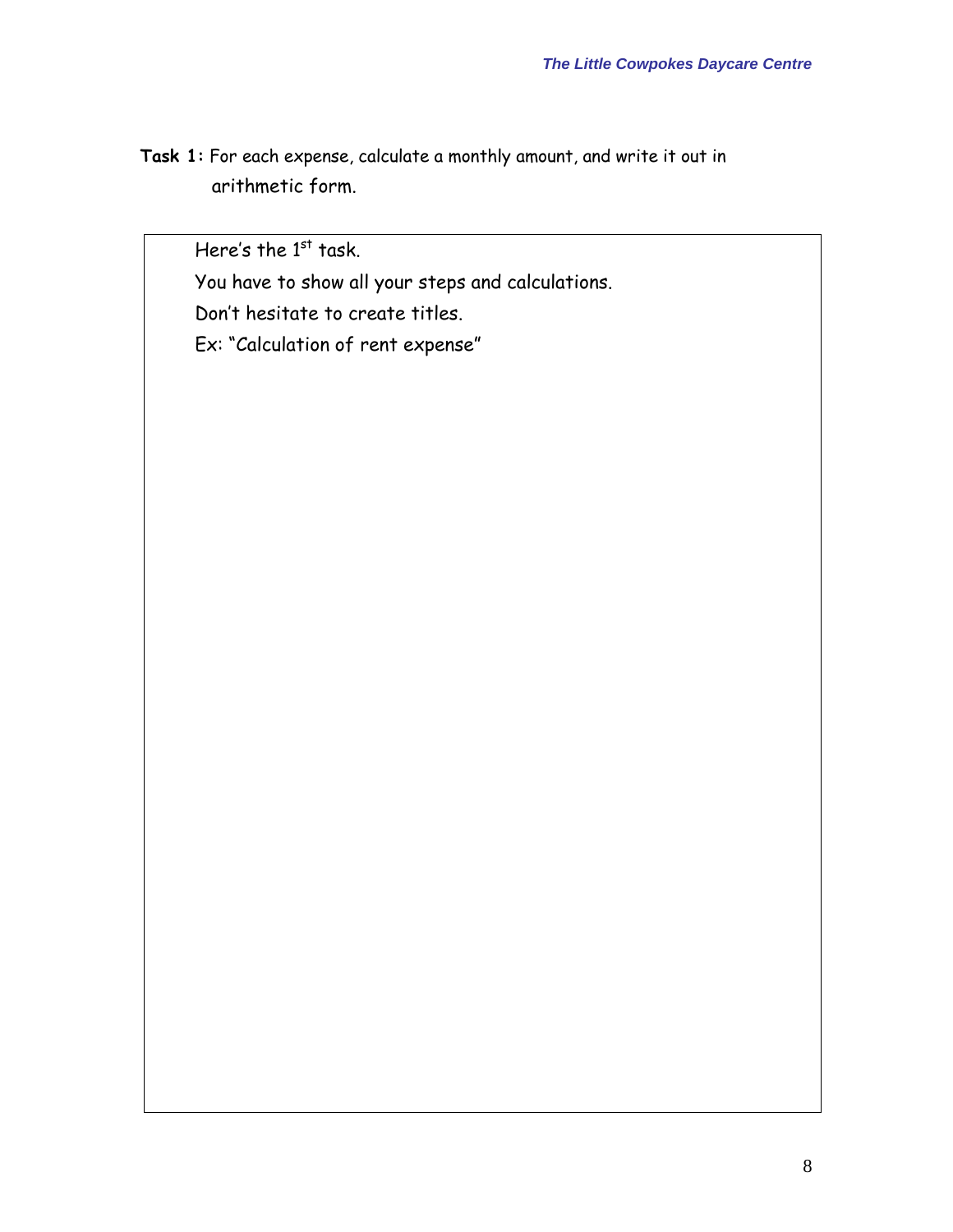| Task 1: | Complete the following table. |  |  |  |
|---------|-------------------------------|--|--|--|
|---------|-------------------------------|--|--|--|

| <b>Budget Items</b>                | Monthly Amount |
|------------------------------------|----------------|
| <b>Revenues</b>                    | $x 52 \div 12$ |
|                                    |                |
|                                    |                |
|                                    |                |
| Total revenues                     |                |
| <b>Expenses</b>                    |                |
|                                    |                |
|                                    |                |
|                                    |                |
|                                    |                |
|                                    |                |
|                                    |                |
| Total expenses (before calculating |                |
| for contingencies)                 |                |
| Supplementary amount for           |                |
| contingencies                      |                |
| Total expenses                     |                |
|                                    |                |
| Summary                            |                |
| Total revenues                     |                |
| Total expenses                     |                |
| Surplus or deficit                 |                |

## **Can the Little Cowpokes Daycare Centre afford to renovate?**

\_\_\_\_\_\_\_\_\_\_\_\_\_\_\_\_\_\_\_\_\_\_\_\_\_\_\_\_\_\_\_\_\_\_\_\_\_\_\_\_\_\_\_\_\_\_\_\_\_\_\_\_\_\_\_\_\_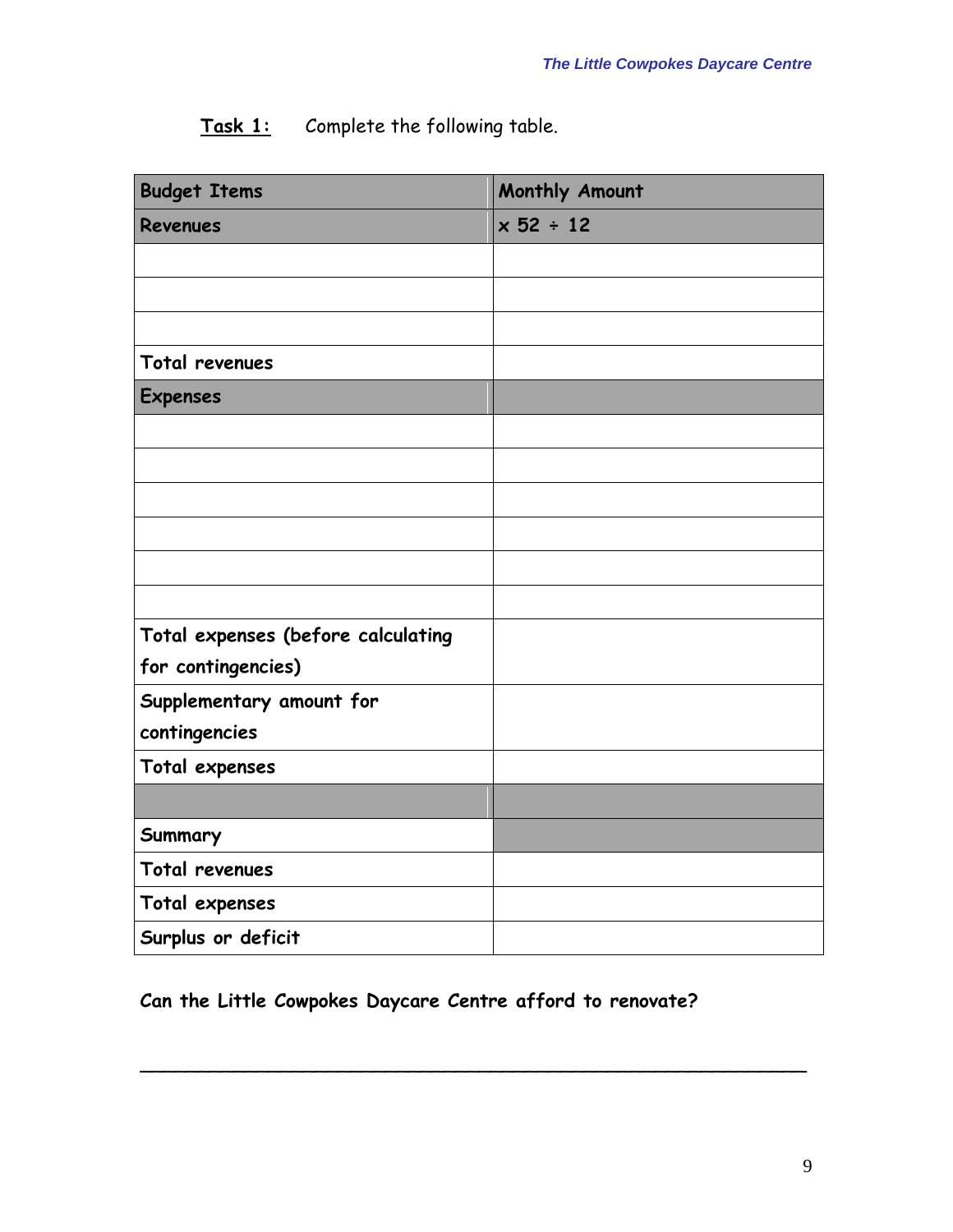**Task 2:** Fill out the form below. It itemizes the gross salary, deductions and net salary of a daycare centre employee.

**Here is what you need to know:**

- $\Box$  Françoise Bambin is a daycare technician.
- $\Box$  On July 15<sup>th</sup> 2017 she received a paycheck for her work from July 5<sup>th</sup> to July  $11^{\text{th}}$ .
- $\Box$  You have to deduct the following from her gross salary:
	- $\Box$  17% for federal income tax.
	- $\Box$  16.2% for provincial income tax.
	- □ 0.5% for the Québec Parental Insurance Fund
	- $\Box$  1.4% for unemployment insurance
	- 4.5% for the Québec Pension Fund
	- $\Box$  \$4 for health insurance
	- $\Box$  An 8.75% tax assessed on the health insurance payment only.

Show your work!